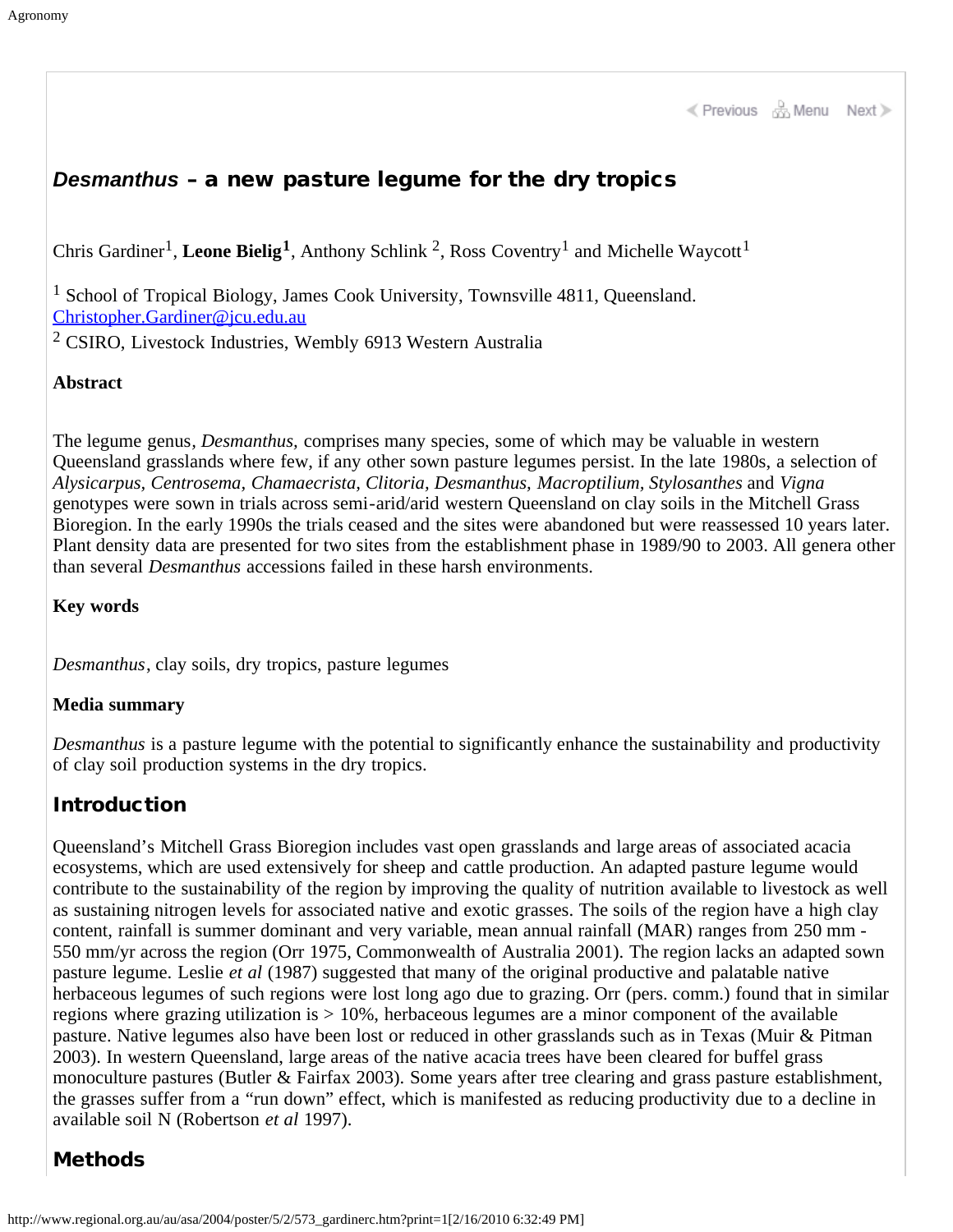In 1989/90 CSIRO/DPI established experiments across Queensland's Mitchell Grass Bioregion aimed at identifying potential pasture legumes for the region. Fifty-four accessions representing 8 legume genera were sown in the trials (Table 1). After initial evaluation, the trials ceased and the sites were abandoned. For several years since being abandoned, they have been unfenced and incorporated into grazed paddocks. Since planting, the sites have experienced periods of severe drought and floods (Table 2), locust plagues, frosts and often heavy grazing. A decade after planting, plot positions were located and plant density and soil seed bank data were collected. These attributes and others will be used as indices of the potential of the accessions for cultivar development. In this paper we focus on 2 sites in semi-arid rangelands: firstly at Blackall, a cleared gidgee (*Acacia cambagei*) light clay buffel (*Cenchrus ciliaris*) pasture with a MAR of 525 mm and secondly, at Isisford, a cleared gidgee very pebbly/stony light clay buffel/mitchell grass (*Astrebla* spp.) pasture, with a MAR of 451 mm. Table 4 describes the key soil attributes of each site.

In 1989/90, 10 grams of seed of each accession were planted into 5m x 4m plots with 3 replications. Seed was inoculated with appropriate rhizobia and seed was broadcast onto uncultivated plots, which were set out in a randomised plot design. Plant density (plants/m<sup>2</sup>) was recorded by counting all plants in each  $20m^2$  plot. In 2003, seed bank data were collected from selected plots by inserting 3 steel cylinders (7cm diameter x 5 cm deep) per plot and washing the resulting soil cores through an Endecott 1mm gauge sieve.

# Results

**Table 1. Genera and accessions assessed, plants/m2 (mean of 3 replicates) for the establishment phase and for 10 and 14 years after planting at Blackall and Isisford. Isisford 2003 data is not shown as no plants were observed.**

|                                            | <b>Accessions/ Blackall Blackall Blackall</b> |              |                 |                 | <b>Isisford</b> | <b>Isisford</b> |
|--------------------------------------------|-----------------------------------------------|--------------|-----------------|-----------------|-----------------|-----------------|
| <b>Genus/Species</b>                       | <b>Cultivar</b>                               | 1989         | 1999            | 2003            | 1990            | 1999            |
| Alysicarpis rugosus                        | TQ91                                          | 13           | 10              | $ 0\rangle$     | 10              | $ 0\rangle$     |
| <i><b>Chamaecrista</b></i><br>rotundifolia | cv. Wynn                                      | 6            | 10              | $\vert$ 0       | 10              | $\vert$ 0       |
| Clitoria ternatea                          | 2 accessions $ 2 - 4^* $                      |              | $\vert 0 \vert$ | $\vert 0 \vert$ | $\vert 0 \vert$ | $\vert 0 \vert$ |
| Centrosema pascuorum                       | CPI 55697                                     |              | $\vert 0 \vert$ | 10              | $\vert 0 \vert$ | 10              |
| <b>Macroptilium</b><br>atropurpureum       | 2 accessions $\ 1 - 5^*\ $                    |              | 10              | 10              | $1 - 2^*$       | 10              |
| <b>Stylosanthes</b> scabra                 | 2 accessions $ 22 - 23^* $                    |              | $ 0\rangle$     | $ 0\rangle$     | $ 2 - 3*$       | $ 0\rangle$     |
| S. hamata                                  | 7 accessions $\vert 0 - 26^* \vert$           |              | $ 0\rangle$     | $\vert 0 \vert$ | $ 0-4*$         | $\vert 0 \vert$ |
| Vigna trilobata                            | CPI 13671                                     | 16           | $ 0\rangle$     | $ 0\rangle$     | 6               | $ 0\rangle$     |
| <b>Desmanthus</b> bicornutus               | CPI 81337                                     | 14           | İΤ              | ΙT              | $\overline{1}$  | İΤ              |
| D. bicornutus                              | CPI 84508                                     | 9            | 10              | $ 0\rangle$     | $\mathbf{1}$    | 0.3             |
| D. bicornutus                              | CPI 90857                                     | 4            | $\vert 0 \vert$ | $\vert 0 \vert$ | $\vert 0 \vert$ | 1.4             |
| D. bicornutus                              | CPI 91162                                     | 17           | 10              | 10              | 2               | İΤ              |
| D. covillei                                | CPI 90311                                     | lna          | lna             | lna             | 10              | lΤ              |
| D. leptophyllus                            | <b>TQ87</b>                                   | 10           | $ 0\rangle$     | $ 0\rangle$     | $\overline{1}$  | 10              |
| D. leptophyllus                            | TQ88                                          | 27           | $ 0\rangle$     | $ 0\rangle$     | $\vert$         | $ 0\rangle$     |
| D. leptophyllus                            | TQ90                                          | 14           | $\vert 0 \vert$ | ΙT              | 10              | $\vert 0 \vert$ |
| D. leptophyllus                            | CPI 37143                                     | 19           | $\vert 0 \vert$ | $\vert 0 \vert$ | 2               | $\vert 0 \vert$ |
| D. leptophyllus                            | CPI 38351                                     | $ 13\rangle$ | $ 0\rangle$     | $ 0\rangle$     | 3               | T               |
|                                            |                                               |              |                 |                 |                 |                 |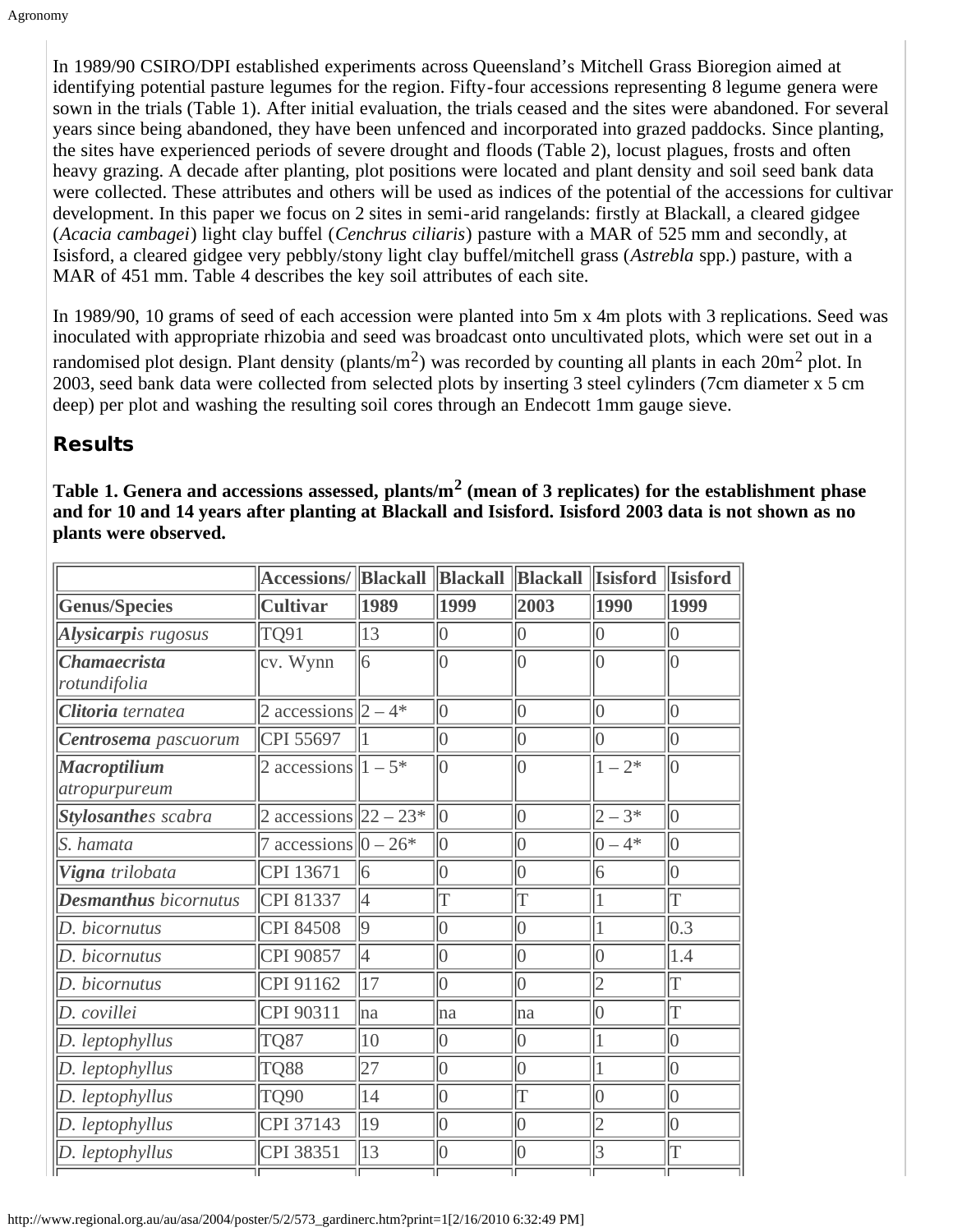| Agronomv |  |
|----------|--|
|          |  |

| $\ D.$ leptophyllus | CPI 55719        | $\parallel$ 12 | $\ 0\ $         | $\ 0\ $         | $\vert$ 3       | $\ 0\ $               |
|---------------------|------------------|----------------|-----------------|-----------------|-----------------|-----------------------|
| D. leptophyllus     | CPI 76053        | $ 9\rangle$    | T               | $\overline{1}$  | $\overline{2}$  | $\overline{0}$        |
| D. leptophyllus     | CPI 92655        | 16             | T               | $\overline{T}$  | $\overline{3}$  | $\overline{0}$        |
| D. leptophyllus     | CPI 92746        | 17             | T               | 0.3             | $\overline{2}$  | İΤ                    |
| D. leptohyllus      | CPI 92809        | 15             | 0               | $\vert 0 \vert$ | $\overline{2}$  | $\vert 0 \vert$       |
| D. pernambucanus    | CPI 40071        | $ 9\rangle$    | 0               | 0.5             | 1               | T                     |
| D. pernambucanus    | <b>CPI 49728</b> | 17             | 0.4             | 0.6             | 0               | T                     |
| D. pernambucanus    | CPI 83565        | 10             | T               | T               | $\vert 0 \vert$ | T                     |
| D. pubescens        | CPI 92800        | 4              | $\vert 0 \vert$ | $\vert 0 \vert$ | $\vert 0 \vert$ | $\vert 0 \vert$       |
| D. pubescens        | CPI 92802        | 6              | T               | İΤ              | $\mathbf{1}$    | İΤ                    |
| D. pubescens        | cv. Uman         | 5              | $\vert 0 \vert$ | $\vert 0 \vert$ | $\mathbf{1}$    | $\vert 0 \vert$       |
| D. pubescens        | CPI 92804        | $\overline{4}$ | $\overline{T}$  | $\vert 0 \vert$ | 4               | $\overline{\text{T}}$ |
| D. sp               | CPI 33426        | ha             | na              | ha              | $ 0\>$          | 0.3                   |
| D. sp               | CPI 70338        | $\overline{8}$ | T               | 0.6             | $\overline{2}$  | $\overline{T}$        |
| D. tatuhyensis      | CPI 90362        | 3              | 0               | $\vert 0 \vert$ | 0               | $\vert 0 \vert$       |
| D. virgatus         | CPI 57960        | 13             | $\mathbf{1}$    | 1.5             | 1               | 0.5                   |
| D. virgatus         | CPI 67643        | 28             | 1.3             | 1.5             | 0               | $\overline{1}$        |
| D. virgatus         | cv. Marc         | $ 10\rangle$   | $\overline{3}$  | $ 9\rangle$     | $\vert_0$       | 0.4                   |
| D. virgatus         | <b>CPI 78372</b> | 11             | $\mathbf{1}$    | 4               | 0               | $ 0.3\rangle$         |
| D. virgatus         | <b>CPI 78382</b> | $\overline{6}$ | 0.8             | $\overline{2}$  | $\overline{0}$  | $\vert 0 \vert$       |
| D. virgatus         | CPI 79653        | 4              | $\mathbf{1}$    | 2               | $\vert 0 \vert$ | $\vert 0 \vert$       |
| D. virgatus         | CPI 83563        | 13             | $\vert 0 \vert$ | $\vert 0 \vert$ | $\vert 0 \vert$ | T                     |
| D. virgatus         | CPI 85173        | 3              | $\vert$ 1       | $\vert$ 1       | 0               | $\vert 0 \vert$       |
| D. virgatus         | CPI 85178        | $\overline{6}$ | 2.5             | $ 9\rangle$     | $\vert 0 \vert$ | 0.3                   |
| D. virgatus         | CPI 85182        | 13             | $\mathbf{1}$    | 0.7             | $\mathbf{1}$    | 0.6                   |
| D. virgatus         | CPI 90751        | 6              | 2.7             | 5               | 0               | 0.5                   |
| D. virgatus         | CPI 91181        | $\sqrt{8}$     | 2               | 3.5             | $\vert 0 \vert$ | 0.4                   |

\* range of plants/m<sup>2</sup> observed for 2 or more accessions of this species, na = not planted at site, T = trace  $(<0.3$ plants/m<sup>2</sup>)

### **Table 2 Total annual rainfall for Blackall and Isisford 1989 to 2003. Source: Bureau of Meteorology.**

|                                                    | 1989   1990   1991 |                 |                 | 1992   1993   1994   1995   1996   1997   1998   1999   2000   2001   2002   2003 |                               |                 |                 |              |             |                 |                 |     |  |
|----------------------------------------------------|--------------------|-----------------|-----------------|-----------------------------------------------------------------------------------|-------------------------------|-----------------|-----------------|--------------|-------------|-----------------|-----------------|-----|--|
| $\left\  \text{Blackall} \right\ $ 698             |                    | $\parallel$ 741 | $\parallel$ 388 | $ 410\rangle$                                                                     | $\parallel 455 \parallel 418$ | $\ 345\ 540$    |                 | $\ 703\ 756$ |             | $\parallel$ 787 | $\ 706$         | 480 |  |
| $\left\Vert$ Isisiford $\left\Vert 740\right\Vert$ |                    | $\ 873$         |                 | $\parallel$ 399                                                                   | 412                           | $\parallel$ 260 | $\parallel 422$ |              | $\vert$ 691 | $\ 860\ $       | $\parallel$ 546 |     |  |

### **Table 3 Seed bank (seeds/m2) recovered from plots of promising accessions at Blackall and Isisford in 2003.**

| $\ $ Site        | Desmanthus seeds/m <sup>2</sup> in seed bank (mean of 3 cores/plot) |           |       |      |       |  |  |  |  |
|------------------|---------------------------------------------------------------------|-----------|-------|------|-------|--|--|--|--|
| <i>Accession</i> | 170272                                                              | $\ 85178$ | 85182 | 9075 | 90857 |  |  |  |  |
|                  |                                                                     |           |       |      |       |  |  |  |  |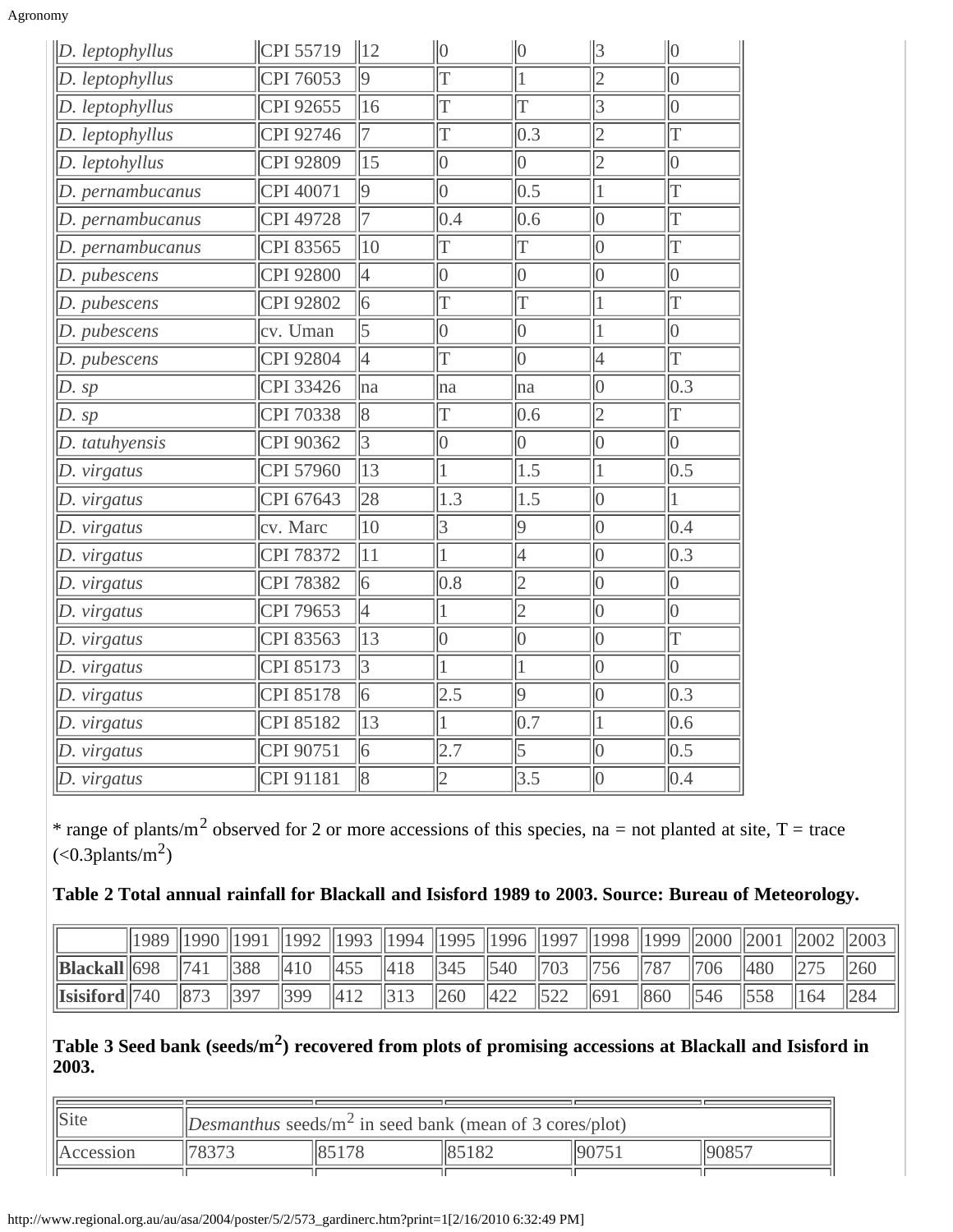| $\  B$       |                               | $\mathsf{I}\cap$<br>$\overline{\phantom{a}}$<br>. <b>.</b><br>□≃◡ |                          | $\sim$<br>ັ |  |
|--------------|-------------------------------|-------------------------------------------------------------------|--------------------------|-------------|--|
| Ħт<br>$\sim$ | $\sim$ $\sim$ $\sim$<br>∣↓∠∠∠ |                                                                   | $\overline{\phantom{0}}$ |             |  |

|                                                  | $\ $ Texture $\ $ pH<br>$\ %$ clay $\ $ (1:5 | $\ $ water) $\ $ %C |                 | $\langle \mathbf{mg/kg} \rangle$ | $\langle$  Organic   Nitrate   Phosphorus  Potassium   Electrical<br>$\ $ Carbon $\ $ Nitrogen $\ $ (Colwell)<br>$\langle \mathbf{mg/kg} \rangle$ | $\lVert \text{meq}/100g \rVert dS/m$ | $\ $ (Amm.Ac.) $\ $ conductivity $\ $ (Amm.Ac.) $\ $ meq/100g $\ $ | <b>Sodium</b><br>$\parallel$ meg/100g | $ $ CEC |
|--------------------------------------------------|----------------------------------------------|---------------------|-----------------|----------------------------------|---------------------------------------------------------------------------------------------------------------------------------------------------|--------------------------------------|--------------------------------------------------------------------|---------------------------------------|---------|
| $\ \text{Blackall}\ $ 35                         |                                              | 8.5                 | 0.6             | 8.3                              |                                                                                                                                                   | 1.1                                  | 0.15                                                               | 0.45                                  | 35.0    |
| $\left\Vert$ Isisford $\left\Vert 34\right\Vert$ |                                              | $\ 8.8$             | $\parallel$ 0.7 | 44.5                             | 20                                                                                                                                                | 1.0                                  | $\parallel$ 0.20                                                   | 1.75                                  | 44.0    |

#### **Table 4 Soil properties of bulked top soil (0-10 cm) for the Blackall and Isisford sites**

# **Discussion**

Of the species evaluated in this study, only *Desmanthus* genotypes remained in the trial plots 10 years after planting. Table 2 shows the extreme variability of the rainfall at the sites, including periods of severe drought. At Isisford for example, only 164 mm of rainfall was recorded in 2002 compared with 873 mm in 1990. The two sites have similar soil properties (Table 4) except that soil at the Isisford site has higher nitrogen and sodium levels and it also has a very pebbly/stony soil mantle.

*Desmanthus* is known to be nutritious (Schlink & Burt 1993; Jones *et al* 2000), palatable, productive, drought tolerant and adapted to clay soils (Cook *et al* 1993; Pengelly & Conway 1998). However, no *Desmanthus* cultivar has been released specifically for western Queensland where in fact, no suitable sown legumes are available and where an adapted legume would contribute to the productivity and sustainability of the grasslands. Elsewhere, *Desmanthus* cultivars have been released, for example in southern Queensland, a composite cultivar named Jaribu, made up of cvv Bayamo, Marc and Uman (Cook *et al* 1993) is available. Of these, Marc and Uman were included in our studies but of these only Marc survived and ranked highly at Blackall (Table 1) with 9 plants/m2 in 2003. A composite cultivar, which includes *D. bicornutus* CPI 90857, has been released in Texas, USA (Ocumpaugh *et al* 2003). *D. illinoensis* cv Sabine is used in temperate USA (Muir & Pitman 2003) and *D. pernambucanus* cv Chaland is used in SE Asia (Horne & Stür 1999).

Assessment at the establishment phase of the trial indicated that *Stylosanthes* accessions (Table 1) were potential new cultivars for the region. However ten years later, only *Desmanthus* remains, demonstrating the value of long-term evaluation. In southern Queensland, Jones (1998) studying *Desmanthus* observed < 0.2 to 5 plants/m2 and suggested that it has promise for permanent pastures. In our trials, at Blackall, the superior accessions were all *D. virgatus* genotypes, including the Argentine lines, cv Marc (CPI 78373), and CPI 78372, and the Mexican lines, CPI 85178 and 90751, CPI 85178 had a mean plant density of 9 plants/m<sup>2</sup> and up to 15 plants/m2 in one replicate in 2003. At Isisford in 1999, on the drier and stonier site, *D. bicornutus* CPI 90857 had a mean plant density of 1.4 plants/m<sup>2</sup> with up to 3.25 plants/m<sup>2</sup> in one replicate. This particular site will be a further test of the resilience and adaptation of *Desmanthus* in response to drought.

The 2003 seed bank data (Table 3), taken 2 years into very severe drought (Table 2), revealed *Desmanthus* seed banks ranging from 261 to 1044 seeds/m<sup>2</sup> (mean of 696) at Blackall and 87 to 522 seeds/m<sup>2</sup> (mean of 238) at Isisford. Elsewhere, Rangel & Gardiner (1996) found a mean *Desmanthus* seed bank of 729 seeds/m2 and Jones (1998) a mean of 1125 seeds/m<sup>2</sup>, while Burrows & Porter (1993) found a mean of 300 seeds/m<sup>2</sup>. Due to the severe 2002/03 drought (Table 2) at Isisford, all local grasses and forbs were dead by mid 2003. However, given the density of *Desmanthus* in 1999, the size of the seed bank and the current 2004 wet season *Desmanthus* is expected to regenerate as it did after the 1994/5 drought. *Postscript: Desmanthus* did indeed have recruitment in the 2004 wet season and was the sole sown legume to recover from the drought.

# Conclusion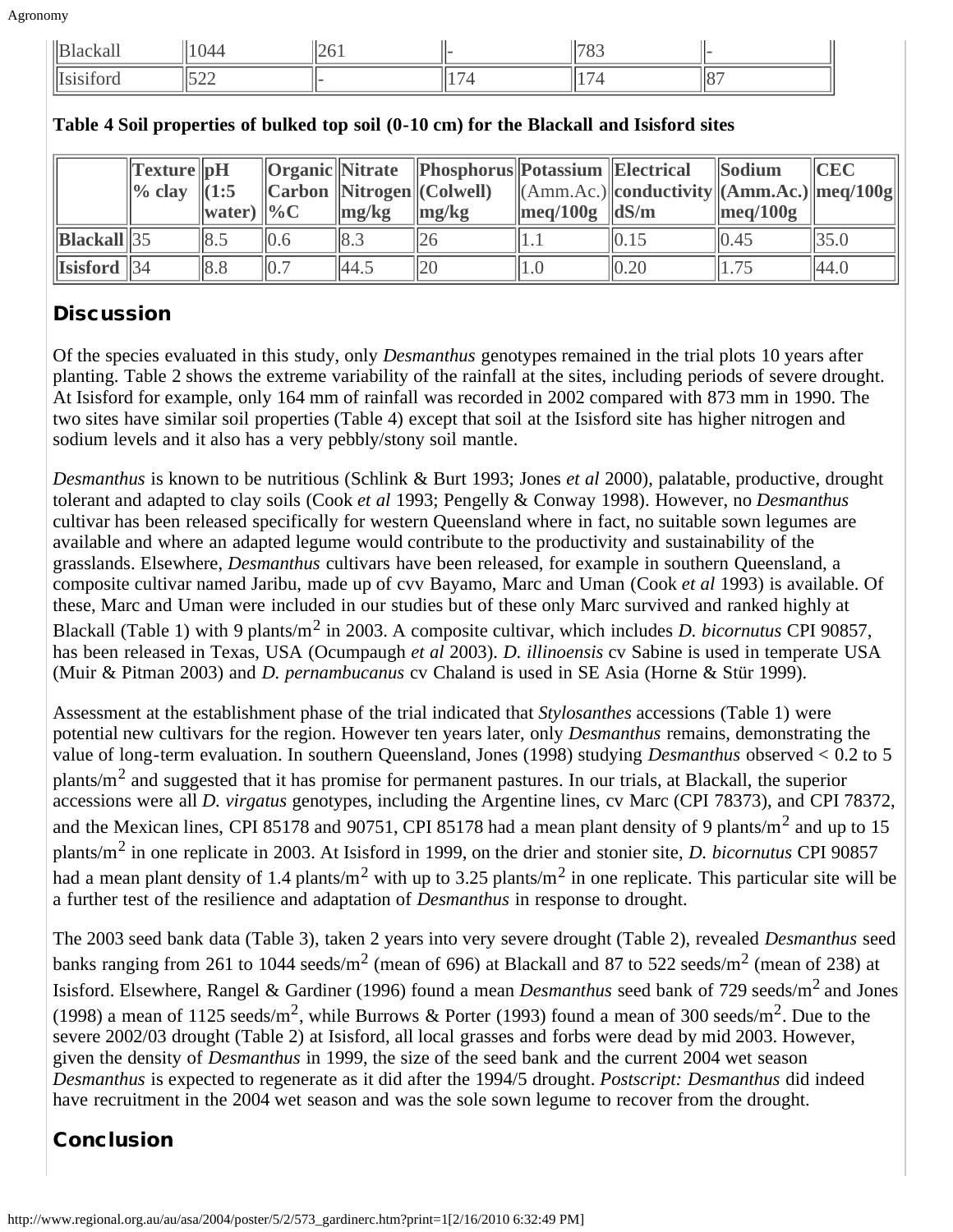The data suggest that the population density of *Desmanthus* fluctuates considerably over time, illustrating the resilience of the genus and the importance of seedset, hardseedeness, seed bank longevity and recruitment. Of the 8 genera investigated, *Desmanthus* offers the best prospect for the development of cultivars adapted to dry tropical western Queensland clay soil environments. Selection and seed increase of the most promising accessions has commenced.

## Acknowledgments

The Evans and Kent families; James Cook University; the Australian Wool Research Corporation, which funded the original CSIRO/QDPI project, are all gratefully acknowledged for their valuable support.

## References

Burrows DM and Porter FJ (1993). Regeneration and survival of *Desmanthus virgatus* 78382 in grazed and ungrazed pastures. *Tropical Grasslands* **27,** 100-107.

Butler DW & Fairfax RJ (2003). Buffel grass and fire in a Gidgee and Brigalow woodland: A case study from central Queensland. *Ecological Management & Restoration* **4** (2), 120-125.

Commonwealth of Australia (2001). Mitchell Grass Downs. Australian Natural Resource Atlas [http://audit.ea.gov.au/ANRA/rangelands/rangelands\\_frame.cfm?region\\_type=NT&region\\_code=MGD](http://audit.ea.gov.au/ANRA/rangelands/rangelands_frame.cfm?region_type=NT®ion_code=MGD)

Cook BG, Graham TW, Clem RL, Hall TJ, & Quirk MJ (1993). Evaluation and development of *Desmanthus virgatus* on medium to heavy textured soils in Queensland. *Proceedings of the XVII International Grassland Congress*, Rockhampton, 1993. 3, 2148 – 2149.

Horne PM & Stür WW (1999). *Developing forage technologies with farmers – how to select the best variety to offer farmers in SE Asia.* ACIAR Canberra.

Jones RM (1998). Evaluation of a range of tropical legumes on two clay soils in SE inland Queensland. *Tropical Agriculture Technical Memorandum no.2*. CSIRO.

Jones RM, Bishop HG, Clem RL, Conway MJ, Cook BG, Moore K and Pengelly BC (2000). Measurements of nutritive value of a range of tropical legumes and their use in legume evaluation. *Tropical Grasslands* **34,** 78- 90.

Leslie JK, Mungomery VE, Cameron DG & Hogarth DM (1987). Plant genetic constraints in tropical agriculture. *57th ANZAAS Congress*, James Cook University 24-28 August 1987.

Muir JP & Pitman WD (2003). Establishing bundleflowers in bumuda and switchgrass. Forage research in Texas 2003.CPR 5267. <http://forageresearch.tamu.edu/2003/2003%20desmanthus%20establishment.pdf>

Ocumpaugh WR, Kuntz D, Rahmes J, Martinez D, Grichar J, Hussey M, Reilly J, Abrameit A, Owens K, Reed R, Muir JP, & Bade D (2003). *Desmanthus bicornutus*: a new summer-growing perennial shrubby legume for south Texas and Mexico. *Proceedings of the American Forage and Grassland Council*. Vol. 12.

Orr DM (1975). A review of *Astrebla* (Mitchell Grass) pastures in Australia. *Tropical Grasslands* **9**, 21-36.

Pengelly BC & Conway MJ (1998). The evaluation of tropical legumes for use in ley pastures in central and southern Queensland. *Proceedings of the 9th Australian Agronomy Conference,* Wagga Wagga, 1998*.* <http://www.regional.org.au/au/asa/1998/1/278pengelly.htm#TopOfPage>

Rangel JH deA & Gardiner CP (1996). Effect of fire and heat on the seed germination of *Desmanthus virgatus* accessions. *Proceedings of the International symposium on the future of the tropical savannas*, Townsville 1994.